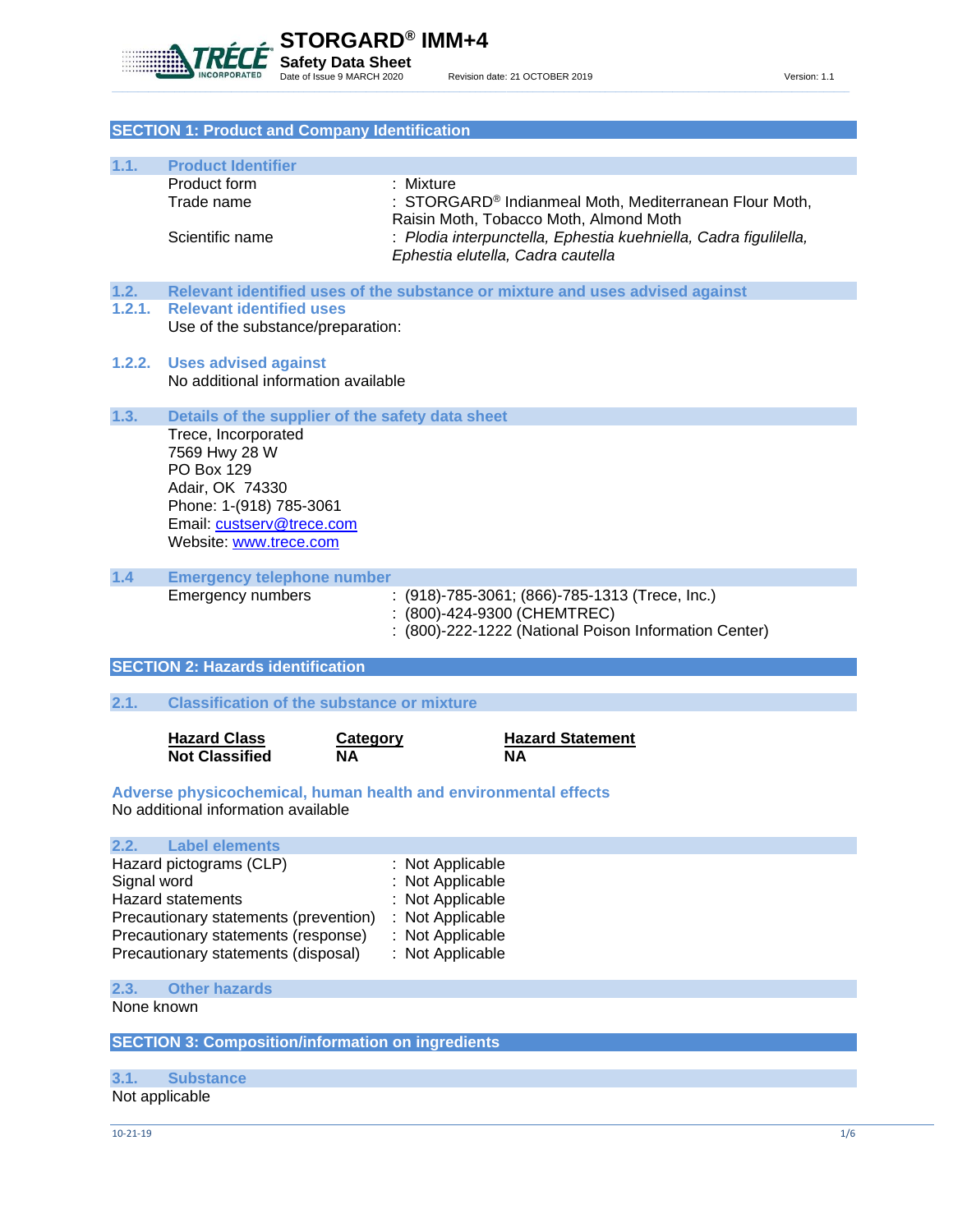# **STORGARD® IMM+4 Safety Data Sheet**

# **3.2. Mixture**

| <b>Name</b>                             | <b>Product identifiers</b> | $%$ /wt. |
|-----------------------------------------|----------------------------|----------|
| $(9Z, 12E) - 9, 12$ -tetradecadien-1-yl | $(CAS No.)$ 30507-70-1     | -1%      |
| Other ingredients                       | ΝA                         | >99%     |

*\*Active ingredients impregnated into natural rubber septa. Exposure potential to the active ingredients is minimal.* 

# **SECTION 4: First aid measures 4.1. Description of first aid measures** Eye exposure : Flush with water for 15 minutes. Seek medical help if necessary. Skin exposure **in the set of the set of the set of the set of the set of the set of the set of the set of the set of the set of the set of the set of the set of the set of the set of the set of the set of the set of the se** Inhalation : Remove to fresh air. Give oxygen and call a physician. Ingestion : Administer water and call a physician or poison control center immediately. Do not induce vomiting.

| 4.2.         |                   | Most important symptoms and effects, both acute and delayed |
|--------------|-------------------|-------------------------------------------------------------|
|              | Symptoms/injuries | : No information available                                  |
| <b>Risks</b> |                   | : No information available                                  |

**4.3. Indication of any immediate medical attention and special treatment needed** No additional information available

# **SECTION 5: Firefighting measures 5.1. Extinguishing media** Suitable extinguishing media : Carbon dioxide (CO<sub>2</sub>), foam, dry chemical Unsuitable extinguishing media : High volume water jet (water contamination risk from runoff) **5.2. Special hazards arising from the substance or mixture** Fire hazard : None Explosion hazard : Product is not explosive Reactivity **Example 20** Constant in the product is stable at normal handling and storage conditions **5.3. Advice for firefighters** Firefighting instructions : Use standard firefighting procedures. **SECTION 6: Accidental release measures 6.1. Personal precautions, protective equipment and emergency procedures**

| .<br>TU TURKA MATUKA MANGUNIA                              |                                                                                                                                                                                                                          |
|------------------------------------------------------------|--------------------------------------------------------------------------------------------------------------------------------------------------------------------------------------------------------------------------|
| General measures                                           | : Wear appropriate personal protective equipment (PPE): Eye<br>protection, and gloves. Sweep up or scoop up dispensers. Put in<br>appropriate container and dispose according to Local, State or<br>Federal regulations. |
| 6.1.1. For non-emergency personnel<br>Protective equipment | : Not applicable                                                                                                                                                                                                         |
| 6.1.2. For emergency responders<br>Protective equipment    | : Not applicable                                                                                                                                                                                                         |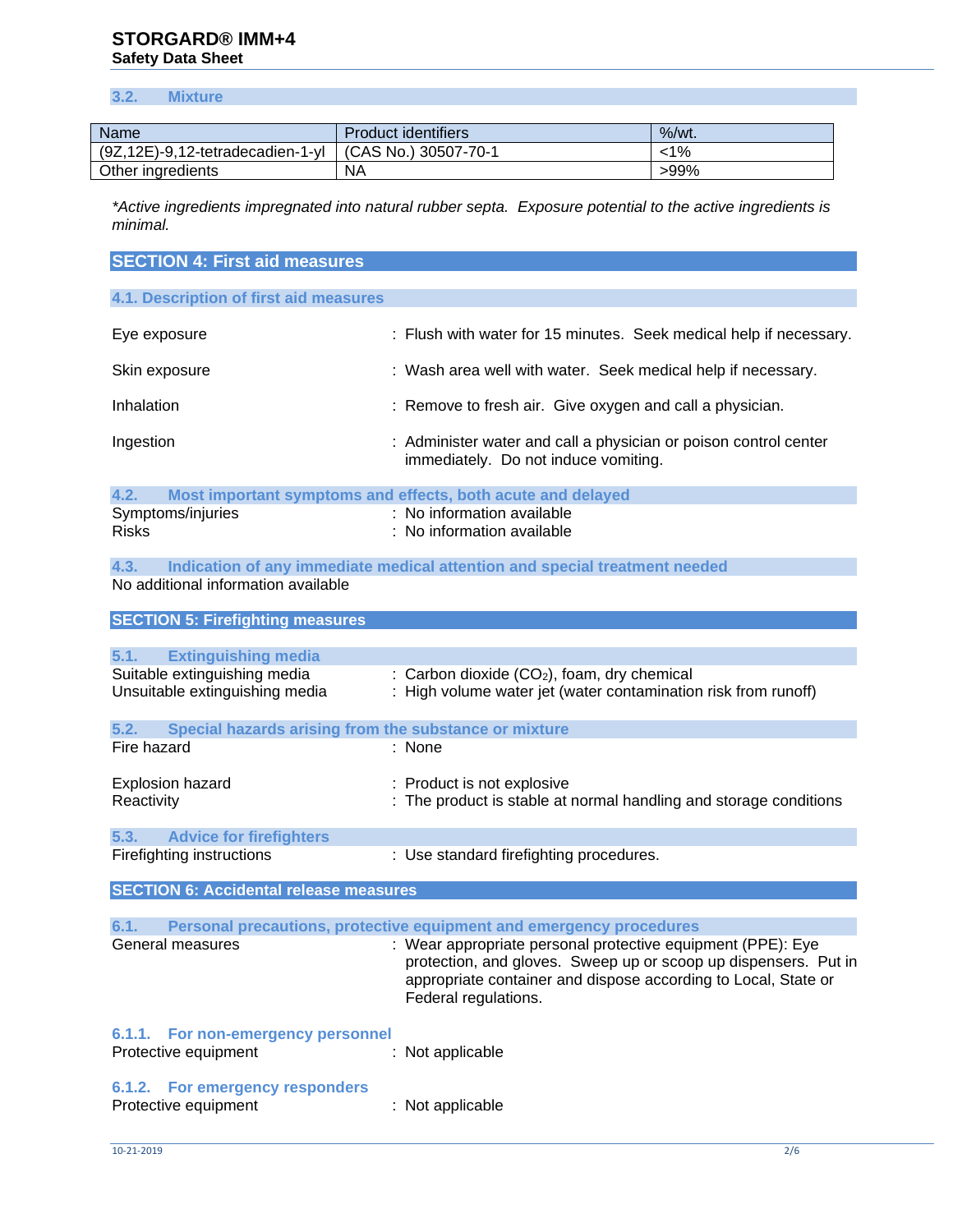# **6.2. Environmental precautions**

Not applicable

### **6.3. Methods and material for containment and cleaning up**

Methods for cleaning up : Incineration or sanitary landfill in accordance with local, state, and federal regulations.

|      | <b>SECTION 7: Handling and storage</b>                       |                                                                                                                                                                                               |
|------|--------------------------------------------------------------|-----------------------------------------------------------------------------------------------------------------------------------------------------------------------------------------------|
| 7.1. | <b>Precautions for safe handling</b>                         |                                                                                                                                                                                               |
|      | Precautions for safe handling                                | : Wash hands thoroughly with soap and water after handling and<br>before eating, drinking, chewing gum, using tobacco, or using the<br>toilet.                                                |
| 7.2. | Conditions for safe storage, including any incompatibilities |                                                                                                                                                                                               |
|      | Storage conditions                                           | : Store in tightly closed, original container. Store in a cool, dry place<br>at a temperature below 40 °F. Keep separated from incompatible<br>substances. Keep out of the reach of children. |
| 7.3. | <b>Specific end use(s)</b>                                   |                                                                                                                                                                                               |

For use in insect monitoring traps.

**SECTION 8: Exposure controls/personal protection**

#### **8.1. Personal protective equipment**

Eye/Face Protection: Not normally required.

Skin Protection: Not normally required.

Respiratory Protection: Not normally required.

General Hygiene Considerations: Personal hygiene is an important work practice exposure control measure and the following general measures should be taken when working with or handling this material: 1) do not store, use and/or consume foods, beverages, tobacco products, or cosmetics in areas where this material is stored; 2) wash hands carefully before eating, drinking, using tobacco, applying cosmetics or using the toilet.

#### **8.2. Exposure controls**

Exposure limits have not been established for any of the ingredients in this product.

### **SECTION 9: Physical and chemical properties**

| 9.1.<br>Information on basic physical and chemical properties |                     |
|---------------------------------------------------------------|---------------------|
| Physical state                                                | : Solid shapes      |
| Color                                                         | :Red                |
| Odor                                                          | : Very mild, oily   |
| Odor threshold                                                | : No data available |
| pH (1%)                                                       | : No data available |
| Relative evaporation rate (butyl<br>acetate=1)                | : No data available |
| Melting point                                                 | : No data available |
| Freezing point                                                | : No data available |
| Boiling point                                                 | : Not applicable    |
| Flash point                                                   | : Not applicable    |
| Self-ignition temperature                                     | : No data available |
| Decomposition temperature                                     | : No data available |
| Flammability (solid, gas)                                     | : Non-flammable     |
|                                                               |                     |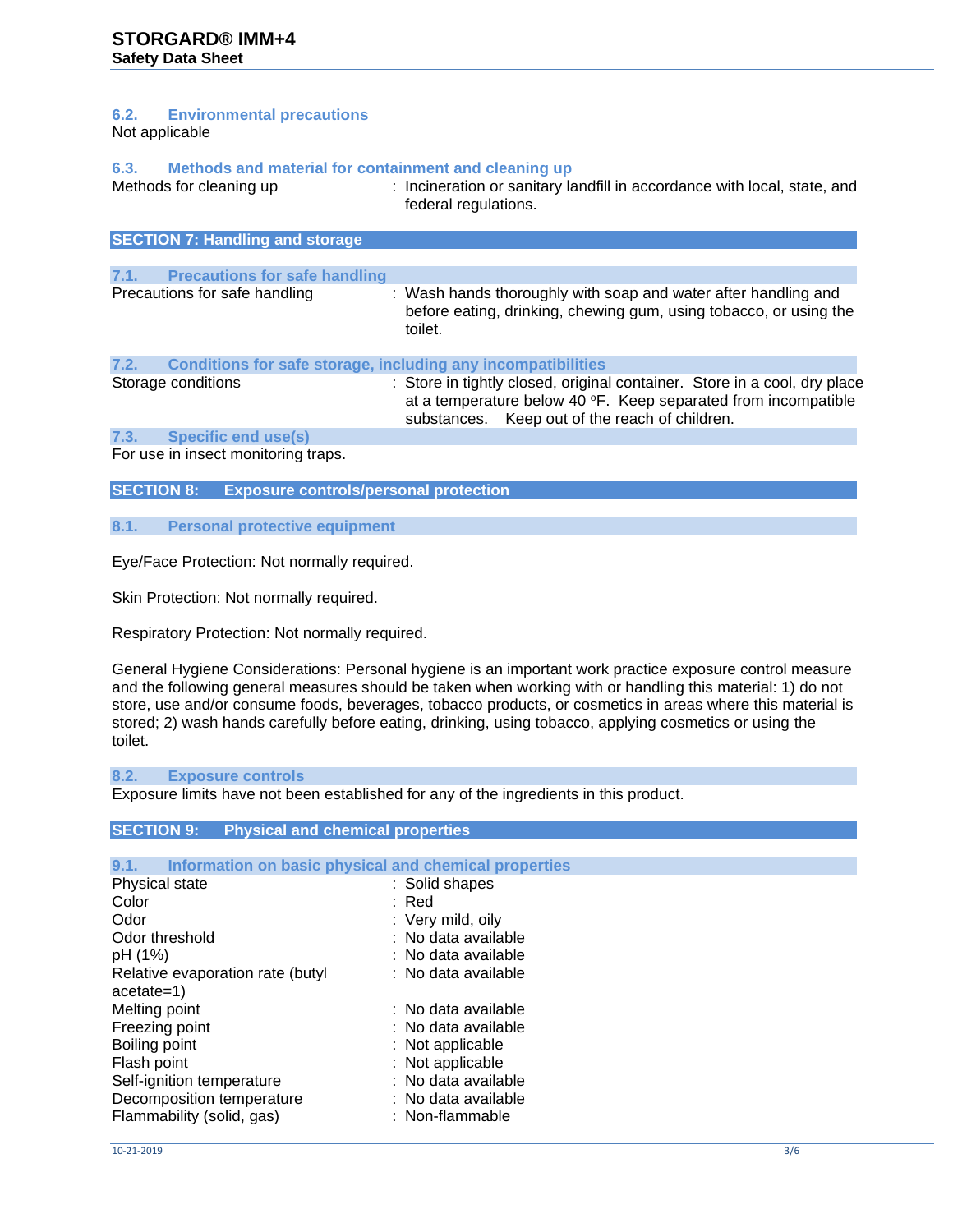# **STORGARD® IMM+4 Safety Data Sheet**

| Vapor pressure                  | : No data available       |
|---------------------------------|---------------------------|
| Relative vapor density at 20 °C | : No data available       |
| Relative density                | : No data available       |
| Density/bulk density            | : No data available       |
| Solubility                      | : Insoluble in water      |
| Log Pow                         | : No data available       |
| Log Kow                         | : No data available       |
| Viscosity, kinematic            | : Not applicable          |
| <b>Explosive properties</b>     | : Not explosive           |
| Oxidizing properties            | : No oxidizing properties |
| <b>Explosive limits</b>         | : Not applicable          |
|                                 |                           |

# **9.2. Other information**

No additional information available

# **SECTION 10: Stability and reactivity**

#### **10.1. Reactivity**

The product is stable at normal handling and storage conditions.

# **10.2. Chemical stability**

Stable under normal conditions.

# **10.3. Possibility of hazardous reactions**

No additional information available

# **10.4. Conditions to avoid**

Protect from excessive heat, sparks and open flame.

# **10.5. Incompatible materials**

Acids, strong oxidizers

#### **10.6. Hazardous decomposition products**

Hazardous decomposition products may be released during fire or exposure to extreme heat, including oxides of carbon and aromatic/aliphatic hydrocarbons.

# **SECTION 11: Toxicological information**

### **11.1. Information on toxicological effects**

| <b>Pheromone mixture</b>  |               |  |
|---------------------------|---------------|--|
| LD50 oral rat             | Not available |  |
| LD50 dermal rabbit        | Not available |  |
| LC50 inhalation rat (4 h) | Not available |  |

| <b>Irritation</b><br>Corrosivity<br>Sensitization<br>Repeated dose toxicity<br>Carcinogenicity | : No data available<br>: No data available<br>: No data available<br>: No data available<br>: Not listed as a carcinogen by IARC, NTP, OSHA, or ACGIH |
|------------------------------------------------------------------------------------------------|-------------------------------------------------------------------------------------------------------------------------------------------------------|
| Mutagenicity                                                                                   | : Not considered to be a mutagen                                                                                                                      |
| Toxicity for reproduction                                                                      | : Not considered a reproductive toxin                                                                                                                 |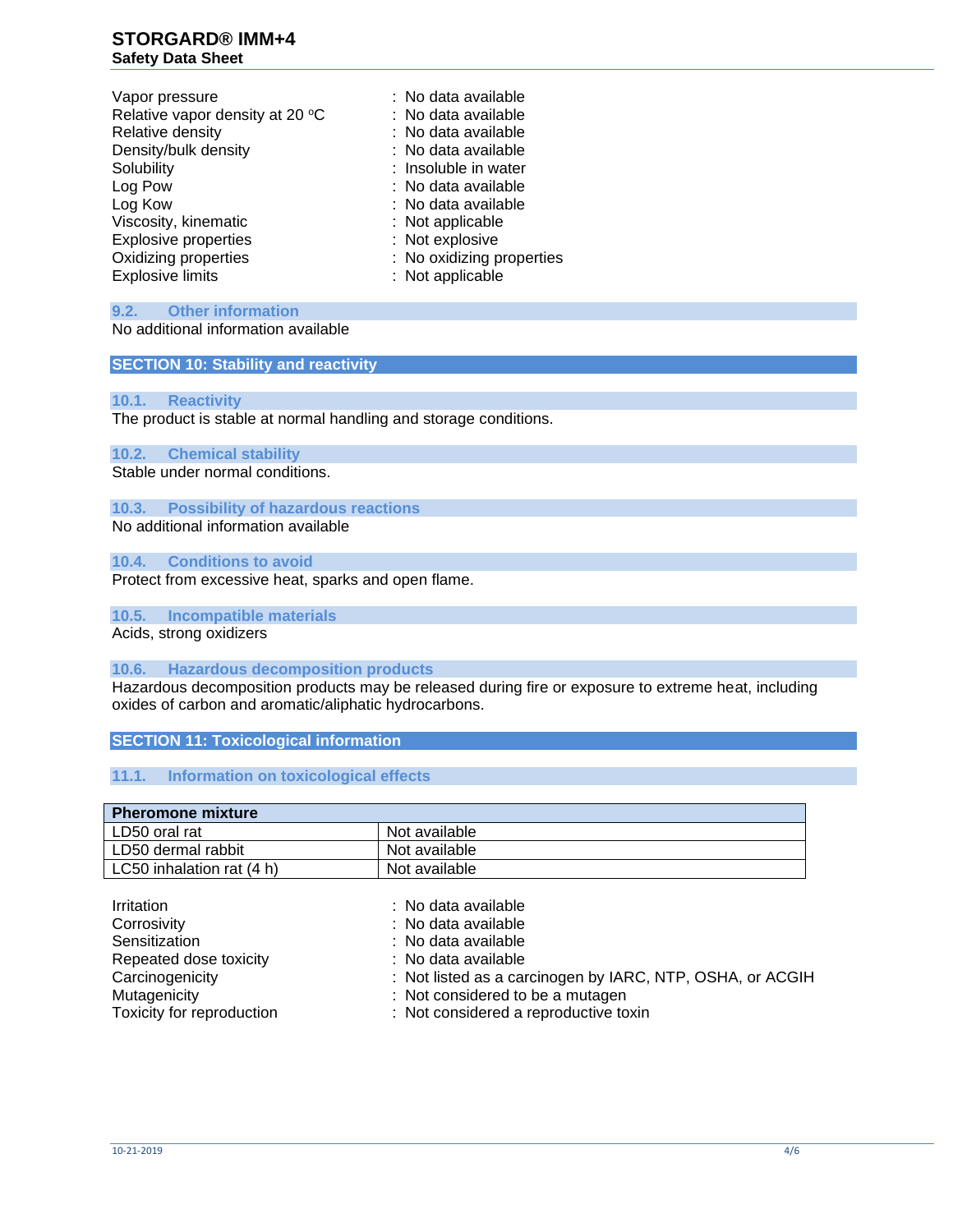# **SECTION 12: Ecological information**

#### **12.1. Toxicity**

| Pheromone mixture                    |               |
|--------------------------------------|---------------|
| Fish (Rainbow Trout 96 hr.)          | Not available |
| Daphnia (48 hr.)                     | Not available |
| Acute toxicity to Honey bees         | Not available |
| Acute toxicity to Birds (acute oral) | Not available |

**12.2. Persistence and degradability**

Active ingredients readily degrade to carbon dioxide and water.

**12.3. Bioaccumulative potential** Does not bioaccumulate.

**12.4. Mobility in soil**

No additional information available

**12.5. Results of PBT and vPvB assessment** No additional information available

**SECTION 13: Disposal considerations**

**13.1. Waste treatment methods**

Disposal: Wastes resulting from the use of this product must be disposed of on site or at an approved incineration or sanitary landfill in accordance with local, state and federal regulations.

Container disposal: Contaminated packaging material should be treated as the product. Do not reuse or refill this container.

**SECTION 14: Transport information**

#### **Not Regulated by US DOT Not Regulated by Canadian TDG for ground shipment**

In accordance with ADR / RID / IMDG / IATA / AND

#### **14.1. UN number**

Not applicable – Not a dangerous good with respect to transport regulations

**14.2. UN proper shipping name** Not applicable

**14.3. Transport hazard class(es)** Not applicable

**14.4. Packing group** Not applicable

**14.5. Environmental hazards**

Other information : No supplementary information available.

**14.6. Special precautions for user 14.6.1. Overland transport** Not regulated